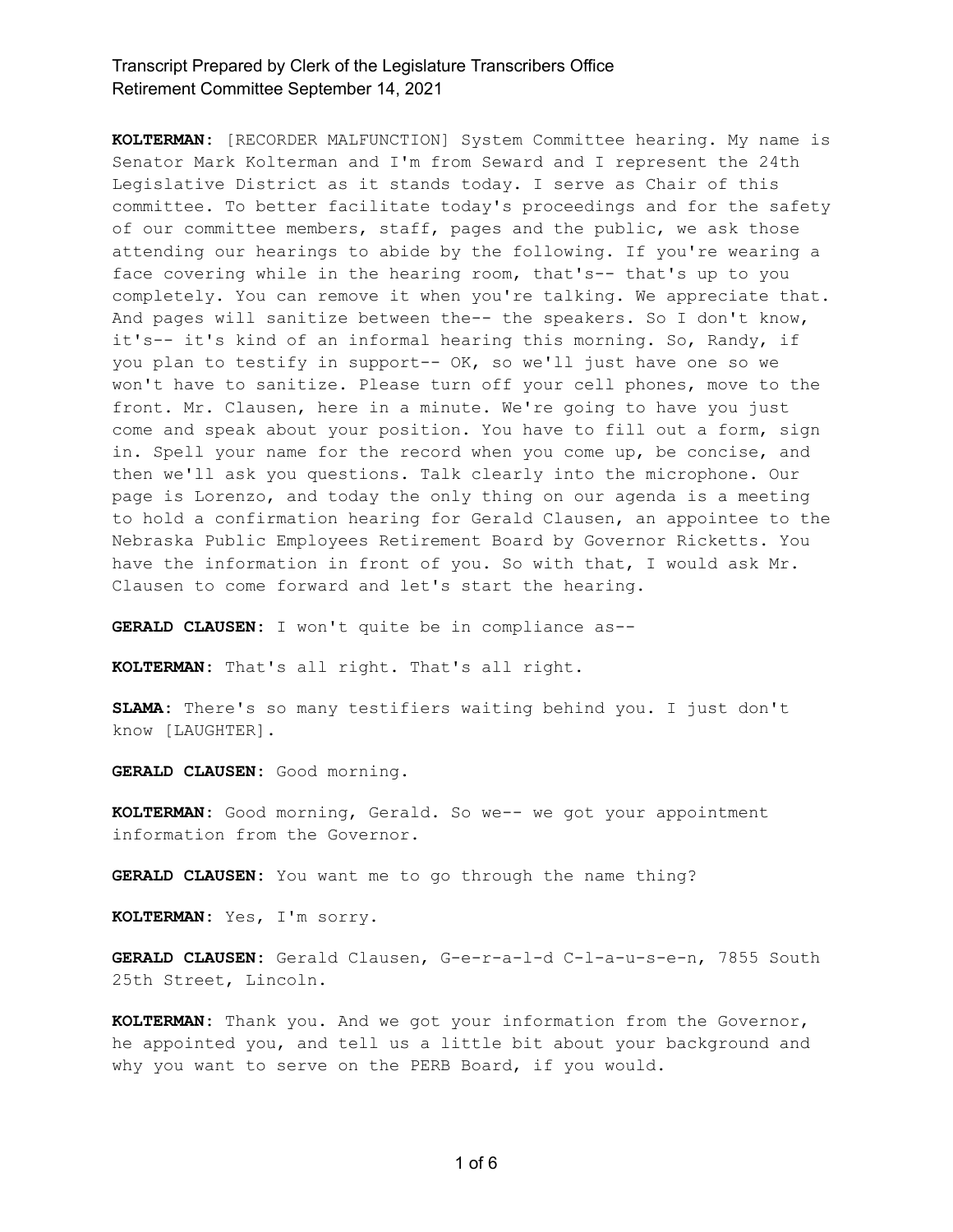**GERALD CLAUSEN:** I have an interest in retirement personally as well as professionally and in the interests of the state of Nebraska and the people who are involved in this Retirement System. I served on a board that-- and while I was serving as a city manager in Iowa that dealt with Worker Comp and that was interesting. We did our own investing, which we do not do here. That's done by the state investment office. But I have a great interest in managing people's money, which we do somewhat, but not a lot of at the PERB Board. But I'm more interested in dealing with what's important to the people of the state of Nebraska, whether they fully understand the value of a retirement system or not. I'd assume you probably have a better understanding than even what I do. But I do know that in retirement systems are important because they make a difference between what your lifestyle is after you stop working for pay.

**KOLTERMAN:** Thank you. So tell us a little bit about-- you lived in Nebraska, then you moved to Iowa and now you moved back to Nebraska. Tell us about your background and your previous employment history just so we can get that on the record.

GERALD CLAUSEN: I was born and raised on a farm at Bloomfield, Nebraska, Knox County. Our farm is located 4 miles on Lewis and Clark Lake. My wife and I still own that. I pursued production agriculture. I have a history of working in the Knox County Treasurer's Office, also in the Farmers and Merchants State Bank, which you will know the owner who is now deceased, but at that time was John Wertz and it's down through the family now. Huge banking system in the state of Nebraska. In 1988, I started work at the City of Bloomfield in their first position as a city administrator and then progressed from there to Sheldon, Iowa and then to Carroll, Iowa, for 22 years. And then by choice, when we talked to our tax preparer, he said, Nebraska has some of the highest taxes, but we chose to come back to Nebraska because that's where we wanted to be. I didn't want to go to Iowa, but I couldn't make things work the way I wanted to financially and, you know, position seeking.

KOLTERMAN: Thank you. That's-- that's very helpful and we're glad you came back.

**GERALD CLAUSEN:** So am I.

KOLTERMAN: Any-- do we have any questions for Mr. Clausen? Yes, John.

**STINNER:** I'm John Stinner. I represent the 48th District. That's all of Scotts Bluff County.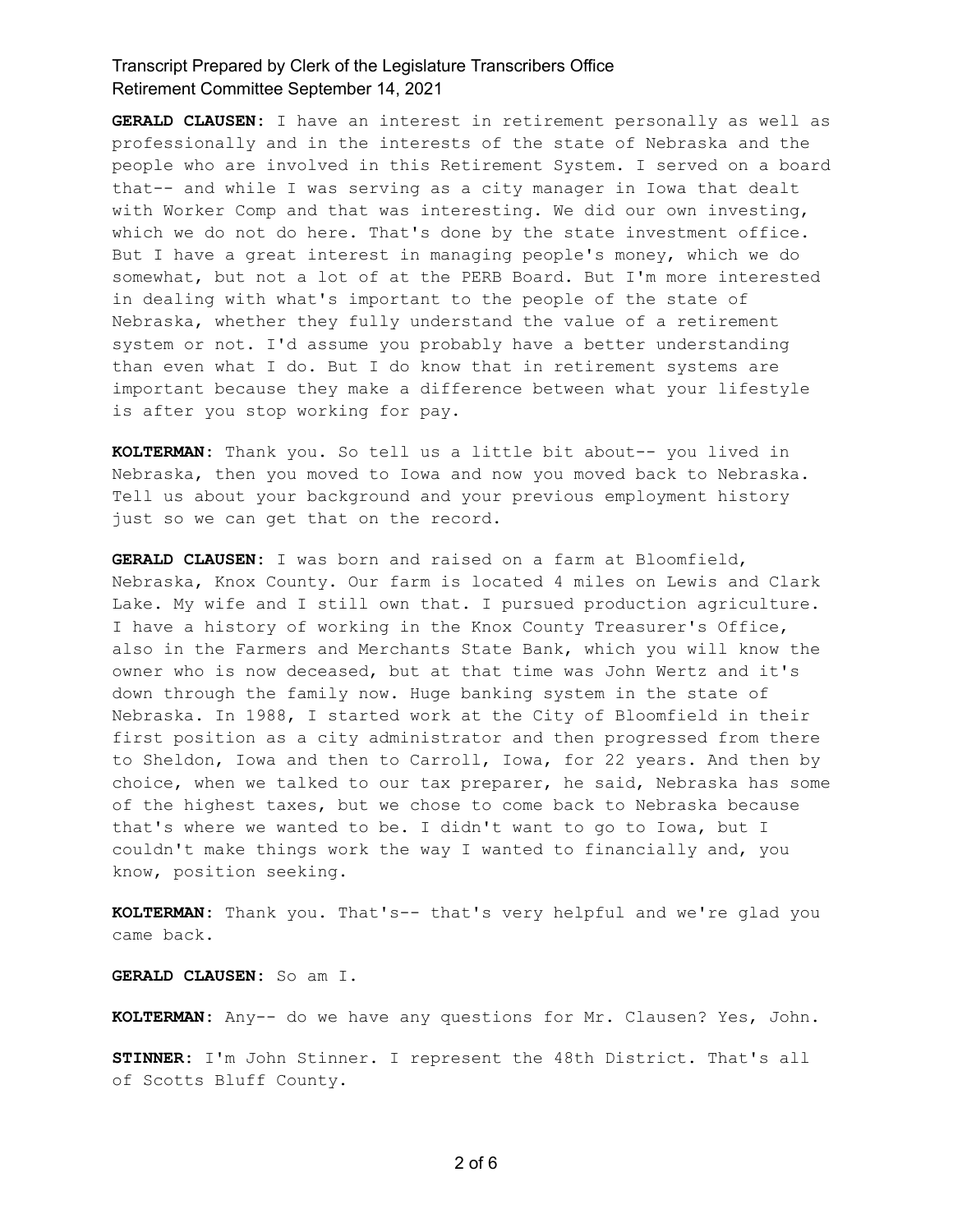Transcript Prepared by Clerk of the Legislature Transcribers Office Retirement Committee September 14, 2021 KOLTERMAN: I should-- I didn't introduce everybody, I'm sorry. **STINNER:** I just introduced myself, I'm sorry. How long you been on the NPERS Board? GERALD CLAUSEN: How long? I've been to one meeting. **STINNER:** You've been to one meeting? GERALD CLAUSEN: But they won't pay me until you approve me. STINNER: OK, so you're--GERALD CLAUSEN: Which is the very reason I'm here. STINNER: OK, OK, very good. I was just trying to figure out--**GERALD CLAUSEN:** No, this is not a reappointment. **STINNER:** This is your maiden voyage then, right? **GERALD CLAUSEN:** Yes, it is. STINNER: OK, very good. **GERALD CLAUSEN:** And I serve in the capacity of public. There are two

public. There's one other and myself.

STINNER: OK, thank you.

GERALD CLAUSEN: And I'll give you a little history about how this came about. I watch the Legislature. I know all of you by faces, don't know you personally. I've been around some of you. In fact, I had a conversation with Senator McDonnell and I know who you are, young lady. Oops, I'm sorry. I shouldn't use that kind of language. That's going around at the national level and it's not pleasant. That wasn't the-- the inference at all. But you were working on the approval of appointment to some very controversial appointments that the Governor had made that were relative to the Omaha area. And Senator Kolterman said, let's not be too hard on people because we've had an opening on the PERB Board for over a year. And I thought, well, if you've had an opening, let me check into that. So I checked with the senator, made the application, picked out the people I wanted to serve as my references and was successful with that.

**STINNER:** Good.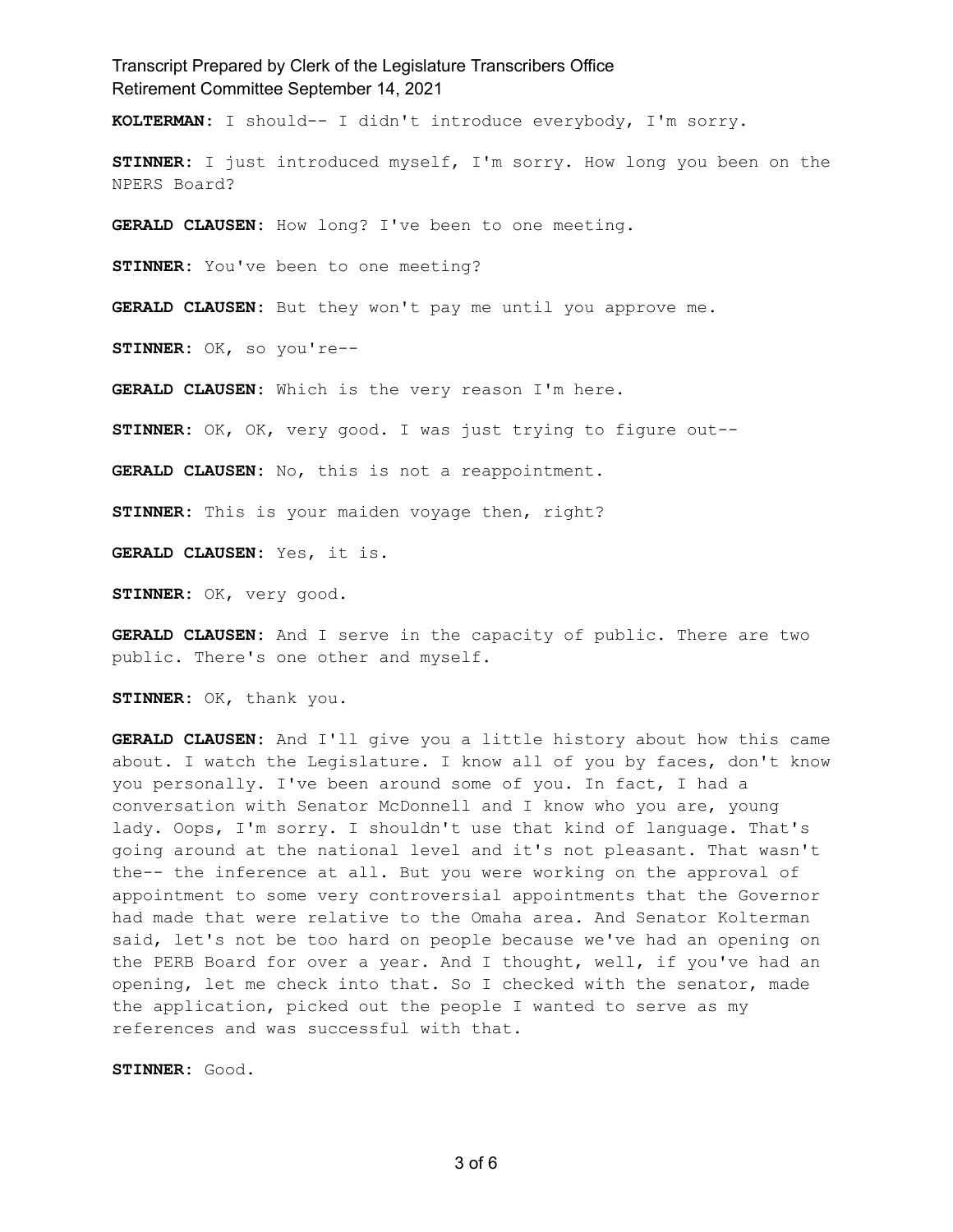KOLTERMAN: And I apologize. We have Senator Clements from the 2nd District, we have Senator McDonnell and we have Senator Slama.

**GERALD CLAUSEN:** Other than Senator Stinner, they're all fairly close.

**KOLTERMAN:** Correct.

GERALD CLAUSEN: My grandmother and-- and her family lived in Scottsbluff at one time.

**STINNER:** Oh, is that right?

GERALD CLAUSEN: Gering, actually, but that's your--

**STINNER:** That's where I live.

GERALD CLAUSEN: --younger stepchild, right?

**STINNER:** Yeah.

KOLTERMAN: Well, anyway, so any other-- Senator Clements or Senator McDonnell?

SLAMA: Just thank you very much for being willing to serve.

GERALD CLAUSEN: I have an ingrown desire to serve on-- I'm a graduate of the Nebraska LEAD Program. For those of you who are familiar with that, I serve on their board as well as I serve on the alumni board. And leadership-- leadership is something that many people don't understand because everyone's in a leadership capacity, they just don't know which direction they're going. I'm not saying they're-they're uneducated and undesired, but they're leading. They just don't know what they're leading and they don't recognize what they're doing. It's either good or bad. Many times leadership is not always, as we have noted lately, is not always good. And we have to try and work on making sure that we do the best we can and the interests of the public and all, not just a few.

KOLTERMAN: So-- go ahead, did you have a question?

CLEMENTS: Thank you, Mr. Chairman. Thank you, Mr. Clausen. I just curious as to whether you're currently in a business or occupation full time or not.

GERALD CLAUSEN: No. I am retired from the-- from the perspective of receiving a paycheck. I'm active in a lot of different things. And my daughter and I do manage our farm operation, which is a crop share.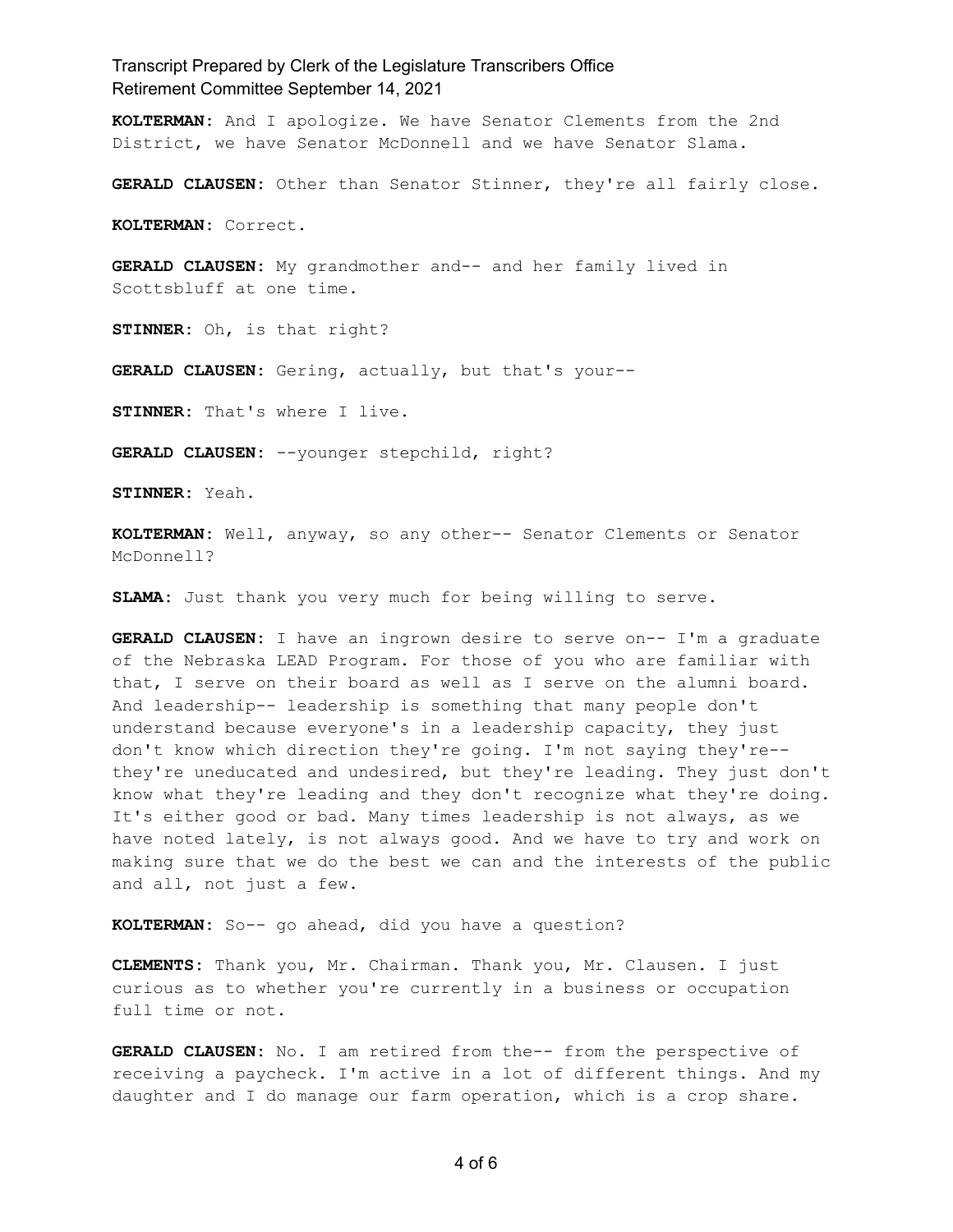And we have a lot of interests and we have some CRP as well as other government programs, which we could get into all kinds of discussion about that, but that's not relative to this.

CLEMENTS: And you feel that you have time-- then do you feel you have enough time to devote to this position?

GERALD CLAUSEN: Well, if you can give me an idea of how much time. What I've been told, yes. If you think it's more than that, then maybe I would be incorrect.

**CLEMENTS:** Um, I'm not that familiar, but I just kind-- I wanted to-- I was curious to see whether you had full-time commitments or not, but.

**GERALD CLA8SEN:** No.

CLEMENTS: All right. Thank you.

KOLTERMAN: I will tell you that with Mr. Clausen's appointment, we will have a full PERB Board, which we have not had for many years, actually. There's been an open position. At the present time, one from each of the plans is represented on the board. And then we have two at-large members, one business people. James Schulz, Jim Schulz, an insurance guy from Nebraska-- from Lincoln is-- is the other person and so Mr. Clausen would fill that second vacancy. So with that, do I hear any more questions? Thank you for coming. We will have an Executive Session here in a few minutes after we clear the room and then we'll let you know the outcome.

GERALD CLAUSEN: Thank you very much. And I appreciate the opportunity to be able to serve the people of the state of Nebraska as well as the people who are involved in the program.

KOLTERMAN: Thank you for coming.

**GERALD CLAUSEN:** I suppose I need to fill this out now. Can I sit here and finish this?

KOLTERMAN: Yeah, absolutely. Do you have time for Exec?

SLAMA: Oh, yeah.

KOLTERMAN: Everybody.

**MCDONNELL:** Yes.

KOLTERMAN: No STAR WARS or anything to go to?